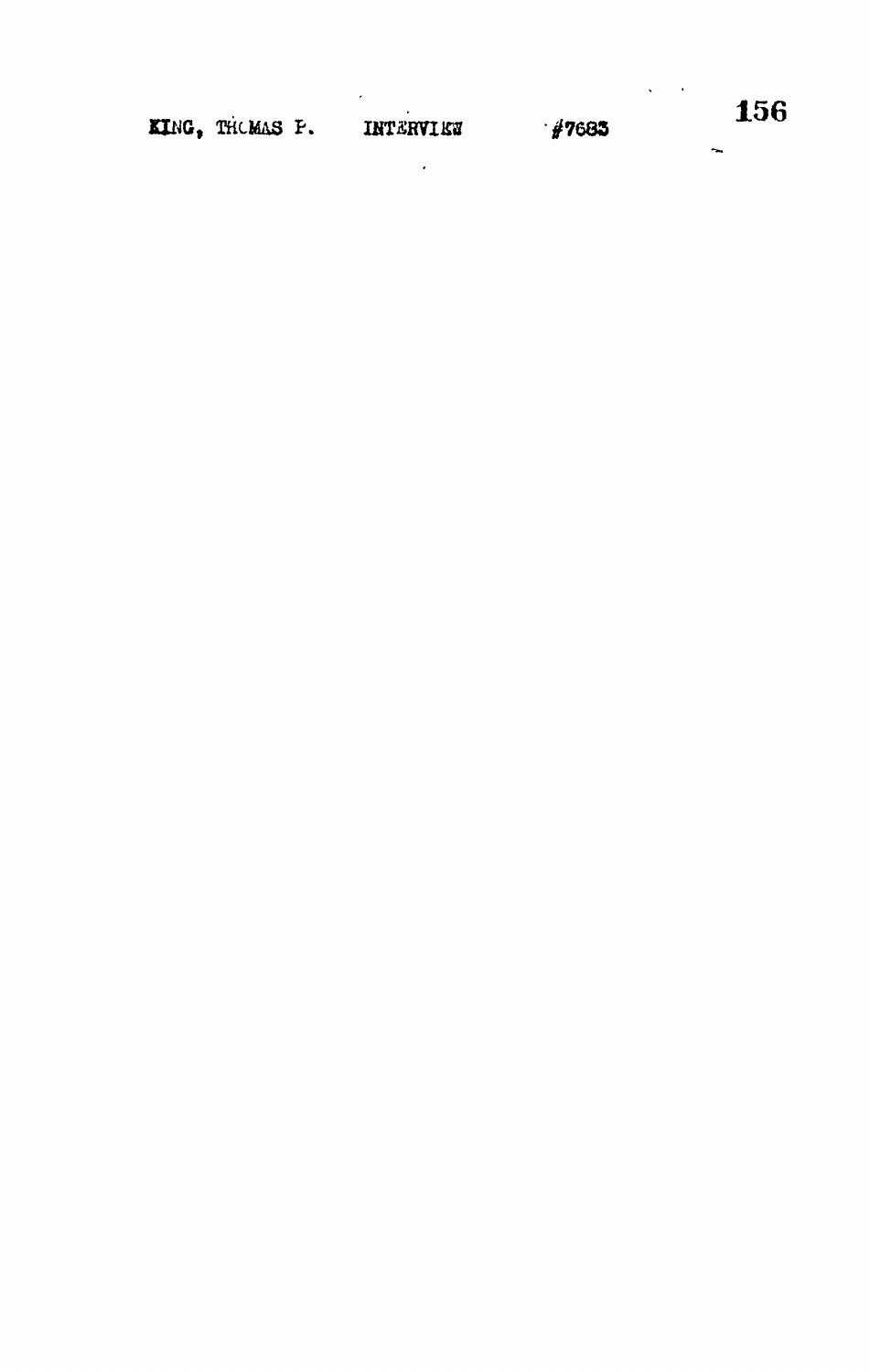**EXING, THOMAS P. INTERVIEW,**  $\frac{1}{2}$  **7683.** 

**Nettie Oain, Interviewer.**<br>Sept. 21, 1937.

**Thomas P. King, white, Holdenville was born near Thoaos P, King, white, Holdenrille, was born, near Franklin,. Temtssee\* in Deeenber 27, 1859-,and can© to the Xuiian Territory in 1883, locating near Pryor.**

**Sept, 21, 1937, /**

**He worked on a ranch for a Presbyter iaji preacher**

After a year on the ranch King went back into **After a year on the ranch King writ, biok into is an objective**  $\mathbf{S}$ ;  $\mathbf{S}$ **working on a farm and later on, on the railroad.**

**He located in the Seminofe Nation in** *IQ9P-* **and was appointed United States Marshal.**

**While" he was United States Marshal, Oap» Willie killed a man and King and George Thorton^ another United** States Marshal went to Willie's house to arrest him.

**Oap Willie shot Thorton\*s horse from under him a'od • I they thought they would have trouble with him bit he** *i* gave up.

In 1898, Mr. King served nine months in jail at Muskogee. This was the time when two Indian ooys killed **a white woman near Maud and Tom King was aooused but was newer proven guilty; he was told that if he would give**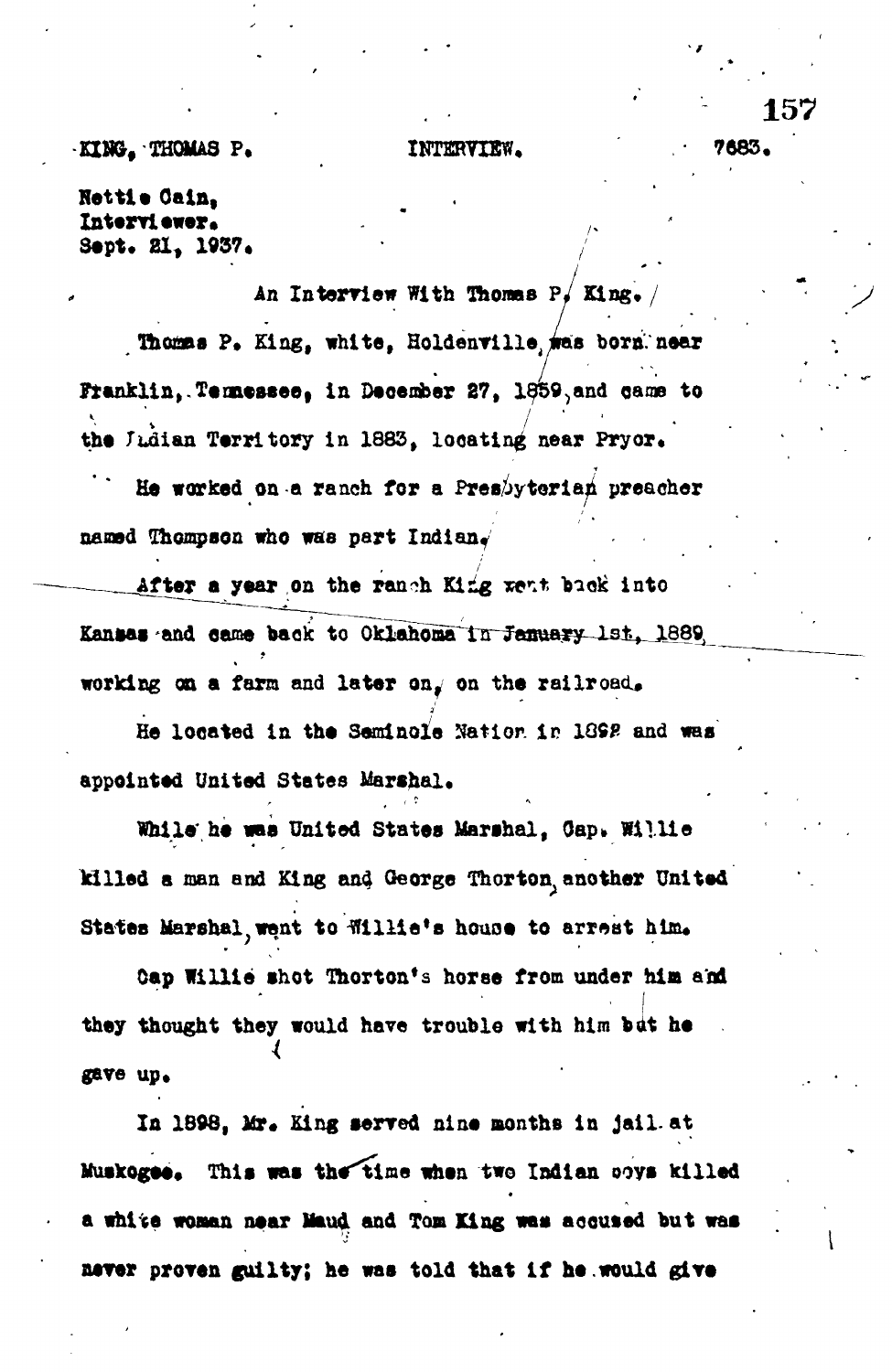KING. THOMAS P.

himself up he would be freed in thirty days.

Tom King was, a mail carrier from Wewoka to a post office just below Holdenville named Lumbee. John Marks, a Squawmah was t. postmester and the last trip Tom made when he reached Lumbse, Marks had moved to Holdenville. and the post office at Lumbes had been discontinued, so he had to come back to Holdenville and Marks could not accept the mail so he had to take it back to Wewoka.

In 1900 Johnson Miller an Indian man killed a cowboy five miles southeast of Holdenville and partly burned his body. The body was found about a week later. Mr.aKing helped to bury the body of this, cowboy.

A short time later Johnson Miller killed an old man named Cherry. Then Johnson Miller went to the home of Robert Stewart. That night a mob of six powboys went to the Stewart home. When they asked for the Indian boy Johnson Miller ran off but they shot and killed him.

This was on New Year's Nve and next morning several white people wont to the Stewart' home. Mrs. Stewart said she had recognized Tom King as one of the comboys but Mrs. Loyd Thomas told her that she was mistaken as Tom